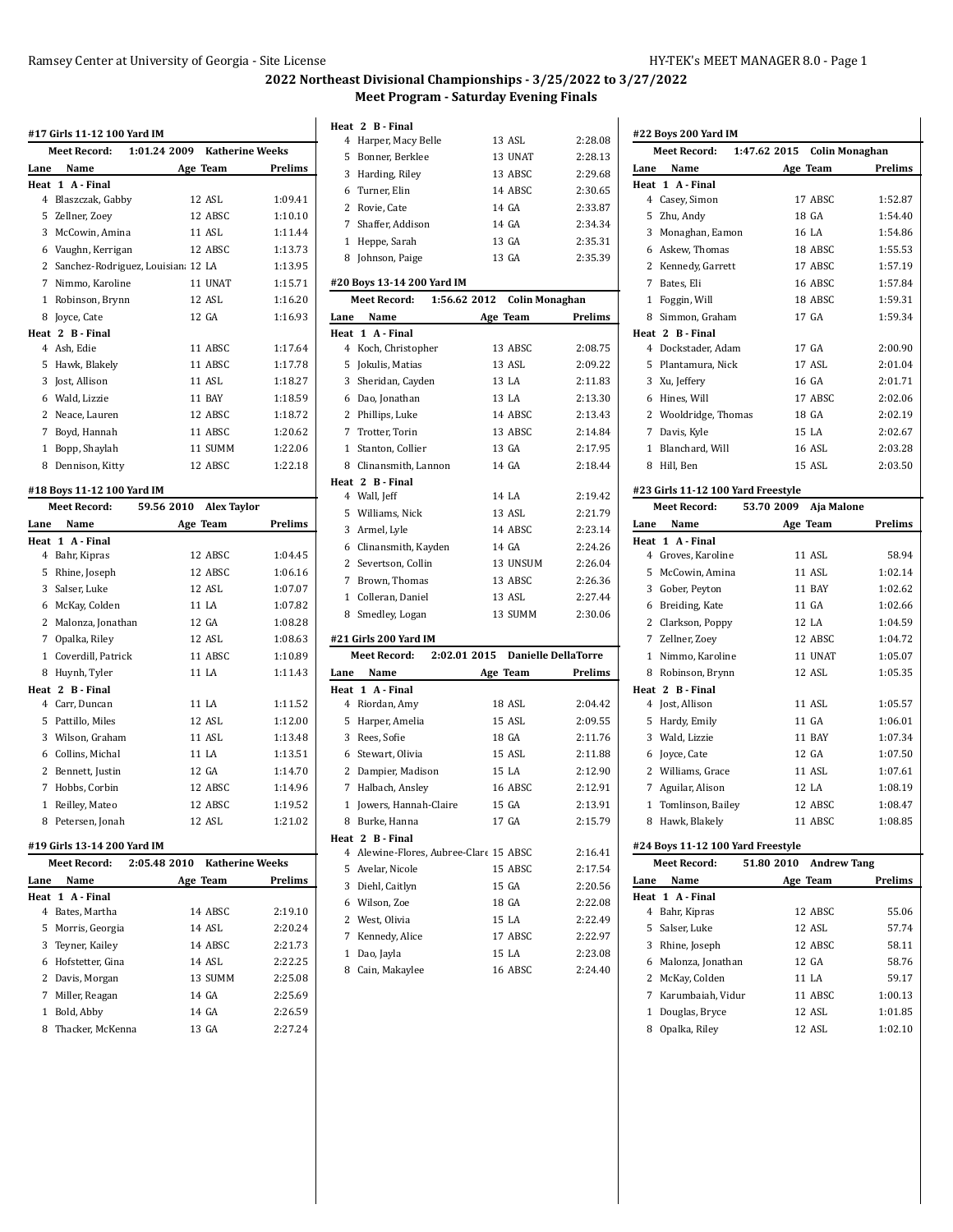Wald, Lizzie 11 BAY 1:30.72

**Heat 2 B - Final**

# **2022 Northeast Divisional Championships - 3/25/2022 to 3/27/2022 Meet Program - Saturday Evening Finals**

|              | Heat 2 (#24 Boys 11-12 100 Yard Freestyle) |            |                                |         |
|--------------|--------------------------------------------|------------|--------------------------------|---------|
|              | 4 Carey, Louis                             |            | 12 LA                          | 1:03.37 |
|              | 5 Boyle, Colin                             |            | 12 ABSC                        | 1:03.40 |
|              | 3 Pattillo, Miles                          |            | 12 ASL                         | 1:03.68 |
|              | 6 Huang, Alex                              |            | 12 ABSC                        | 1:07.03 |
| $\mathbf{2}$ | Hobbs, Corbin                              |            | 12 ABSC                        | 1:07.65 |
|              | 7 Bennett, Justin                          |            | 12 GA                          | 1:08.14 |
|              | 1 Wright, Cole                             |            | 12 GA                          | 1:08.58 |
|              | 8 Putman, Brody                            |            | 11 ABSC                        | 1:09.85 |
|              |                                            |            |                                |         |
|              | #25 Girls 13-14 100 Yard Freestyle         |            |                                |         |
|              | <b>Meet Record:</b>                        |            | 52.06 2014 Danielle DellaTorre |         |
| Lane         | Name                                       |            | Age Team                       | Prelims |
| Heat         | 1 A - Final                                |            |                                |         |
|              | 4 Young, Ximena                            |            | 14 ABSC                        | 55.01   |
|              | 5 Nunnally, Ansley                         |            | 14 ABSC                        | 55.92   |
|              | 3 Dillon, Ella                             |            | 14 ABSC                        | 56.08   |
|              | 6 Horcher, Elsa                            |            | 13 ASL                         | 57.10   |
| 2            | He, Alethea                                |            | 14 ABSC                        | 57.67   |
|              | 7 Patterson, Maddie                        |            | 13 ASL                         | 58.18   |
|              | 1 Morris, Georgia                          |            | 14 ASL                         | 58.19   |
|              | 8 Davis, Morgan                            |            | 13 SUMM                        | 58.42   |
|              | Heat 2 B - Final                           |            |                                |         |
|              | 4 Shaffer, Addison                         |            | 14 GA                          | 59.39   |
|              | 5 Turner, Elin                             |            | 14 ABSC                        | 59.58   |
| 3            | Bonner, Berklee                            |            | 13 UNAT                        | 59.85   |
| 6            | Rovie, Cate                                |            | 14 GA                          | 59.94   |
| $\mathbf{2}$ | Thacker, McKenna                           |            | 13 GA                          | 1:00.02 |
|              | 7 Nelson, MJ                               |            | 13 LA                          | 1:00.60 |
| $\mathbf{1}$ | Ponder, Keziah                             |            | 14 GA                          | 1:00.79 |
| 8            | Heppe, Sarah                               |            | 13 GA                          | 1:01.74 |
|              | #26 Boys 13-14 100 Yard Freestyle          |            |                                |         |
|              | <b>Meet Record:</b>                        | 48.36 2012 | <b>Colin Monaghan</b>          |         |
|              | Lane Name                                  |            | Age Team                       | Prelims |
|              | Heat 1 A - Final                           |            |                                |         |
|              | 4 Stanton, Baylor                          |            | 14 GA                          | 47.84   |
|              | 5 Salser, Ethan                            |            | 14 ASL                         | 50.37   |
|              | 3 Sheridan, Cayden                         |            | 13 LA                          | 52.55   |
| 6            | Trotter, Torin                             |            | 13 ABSC                        | 52.67   |
|              | 2 Groves, George                           |            | 13 ASL                         | 53.16   |
|              | 7 Koch, Christopher                        |            | 13 ABSC                        | 54.03   |
|              | 1 Stanton, Collier                         |            | 13 GA                          | 55.49   |
| 8            | Ballance, Alex                             |            | 14 ASL                         | 55.67   |
| Heat 2       | <b>B</b> - Final                           |            |                                |         |
|              | 4 Dao, Jonathan                            |            | 13 LA                          | 55.85   |
| 5            | Clinansmith, Kayden                        |            | 14 GA                          | 56.43   |
| 3            | Bennett, SteveMichael                      |            | 14 GA                          | 56.81   |
| 6            | Karumbaiah, Nakul                          |            | 13 ABSC                        | 58.61   |
| $\mathbf{2}$ | Smedley, Logan                             |            | 13 SUMM                        | 59.11   |
| 7            | Kannan, Shaan                              |            | 14 ABSC                        | 59.35   |
|              | 1 Halbach. Crenshaw                        |            | 13 ABSC                        | 59.65   |
|              |                                            |            |                                |         |

McCusker, Riley 14 BAY 1:00.20

|                | #27 Girls 100 Yard Freestyle          |                                           |                |
|----------------|---------------------------------------|-------------------------------------------|----------------|
|                | <b>Meet Record:</b>                   | 50.10 2008 Andrea Georoff                 |                |
|                | Lane Name                             | Age Team                                  | Prelims        |
|                | Heat 1 A - Final                      |                                           |                |
|                | 4 DellaTorre, Olivia                  | 18 ABSC                                   | 52.79          |
|                | 5 Agcaoili, Angela                    | 18 ASL                                    | 54.09          |
|                | 3 Hope, Maddie                        | 17 ABSC                                   | 54.87          |
|                | 6 Dampier, Madison                    | 15 LA                                     | 54.99          |
|                | 2 Halbach, Ansley                     | 16 ABSC                                   | 55.05          |
|                | 7 Rees, Sofie                         | 18 GA                                     | 55.48          |
| $\mathbf{1}$   | Norris, Claire                        | 15 ASL                                    | 55.85          |
|                | 8 Diehl, Lindsey                      | 17 GA                                     | 55.86          |
|                | Heat 2 B - Final                      |                                           |                |
| $\overline{4}$ | Johnson, Kate                         | 16 GA                                     | 56.13          |
| 5              | Burke, Hanna                          | 17 GA                                     | 56.16          |
|                | 3 Greene, Emma                        | 16 ABSC                                   | 56.33          |
|                | 6 McAnly, Arden                       | 15 ASL                                    | 56.48          |
|                | 2 Kennedy, Alice                      | 17 ABSC                                   | 56.77          |
|                | 7 Johann, Rachel                      | 17 ASL                                    | 57.18          |
|                | 1 Foggin, Charlotte                   | 15 ABSC                                   | 57.64          |
|                | 8 Dao, Jayla                          | 15 LA                                     | 57.70          |
|                |                                       |                                           |                |
|                | #28 Boys 100 Yard Freestyle           | Meet Record: 43.47 2014 Paul Powers       |                |
|                | Lane Name                             | Age Team                                  | <b>Prelims</b> |
| Heat 1         | A - Final                             |                                           |                |
|                | 4 Casey, Simon                        | 17 ABSC                                   | 46.14          |
|                | 5 Dunbar, Jack                        | 17 GA                                     | 46.20          |
|                | 3 Monaghan, Eamon                     | 16 LA                                     | 46.38          |
|                | 6 Jones, Gavin                        | 18 ABSC                                   | 46.91          |
|                | 2 Patterson, Nolan                    | 16 GA                                     | 47.11          |
|                | 7 Gallagher, Cal                      | 19 ASL                                    | 47.30          |
|                | 1 Burch, Hudson                       | 16 ASL                                    | 47.32          |
|                | 8 Wooldridge, Tyler                   | 18 GA                                     | 47.43          |
|                | Heat 2 B - Final                      |                                           |                |
| 4              | Renier, Luke                          | 19 UNAT                                   | 47.47          |
|                | 5 Garwold, Ian                        | 18 ASL                                    | 47.69          |
|                | 3 Xiao, James                         | 17 ABSC                                   | 47.71          |
|                | 6 Kennedy, Garrett                    | 17 ABSC                                   | 47.92          |
|                | 2 Riordan, Jimmy                      | 18 ASL                                    | 47.99          |
|                | 7 Huang, Daniel                       | 17 ABSC                                   | 48.81          |
|                | 1 Wall, Dean                          | 17 LA                                     | 49.06          |
|                | 8 Ackerman, Austin                    | 17 ABSC                                   | 49.47          |
|                |                                       |                                           |                |
|                | #29 Girls 11-12 100 Yard Breaststroke | Meet Record: 1:08.57 2009 Katherine Weeks |                |
|                |                                       |                                           |                |
| Lane           | Name                                  | Age Team                                  | Prelims        |
| $\overline{4}$ | Heat 1 A - Final<br>McCowin, Amina    | 11 ASL                                    | 1:20.23        |
| 5              | Hawk, Blakely                         | 11 ABSC                                   | 1:20.84        |

 Blaszczak, Gabby 12 ASL 1:22.34 Groves, Karoline 11 ASL 1:23.84 Gober, Peyton 11 BAY 1:23.88 Nimmo, Karoline 11 UNAT 1:25.83 1 Williams, Grace 11 ASL 1:26.93 Aguilar, Briana 12 LA 1:30.44

| 5<br>Dennison, Kitty                  | 12 ABSC                            | 1:32.32        |
|---------------------------------------|------------------------------------|----------------|
| 3 Hardy, Emily                        | 11 GA                              | 1:33.05        |
| 6 Moulder, Vivian                     | 12 GA                              | 1:33.75        |
| 2 Ash, Edie                           | 11 ABSC                            | 1:34.37        |
| 7 Kessler, Paige                      | 12 ASL                             | 1:37.35        |
| 1 Heath, Ella                         | 12 ASL                             | 1:37.73        |
| 8 Exil, Brianna                       | 11 SUMM                            | 1:38.30        |
| #30 Boys 11-12 100 Yard Breaststroke  |                                    |                |
| Meet Record:                          | 1:06.90 2007<br><b>Henry Loong</b> |                |
| Lane<br>Name                          | Age Team                           | <b>Prelims</b> |
| Heat 1 A - Final                      |                                    |                |
| 4 Karumbaiah, Vidur                   | 11 ABSC                            | 1:12.55        |
| 5<br>Douglas, Bryce                   | 12 ASL                             | 1:13.65        |
| 3 Salser, Luke                        | 12 ASL                             | 1:15.63        |
| 6 Carr, Duncan                        | 11 LA                              | 1:16.18        |
| 2 Hobbs, Corbin                       | 12 ABSC                            | 1:21.61        |
| 7 Malonza, Jonathan                   | 12 GA                              | 1:21.70        |
| 1 Bennett, Justin                     | 12 GA                              | 1:23.85        |
| 8 Reilley, Mateo                      | 12 ABSC                            | 1:27.43        |
| Heat 2 B Final                        |                                    |                |
| 4 Wilson, Graham                      | 11 ASL                             | 1:28.20        |
| Drennan, Jack<br>5                    | 12 GA                              | 1:29.36        |
| 3 Carey, Louis                        | 12 LA                              | 1:29.79        |
| 6 Hall, Blake                         | 12 ABSC                            | 1:30.89        |
| 2 Petersen, Jonah                     | 12 ASL                             | 1:31.09        |
|                                       |                                    |                |
| 7 Clinansmith, Nolan                  | 12 GA                              | 1:31.10        |
| Huang, Alex<br>1                      | 12 ABSC                            | 1:31.87        |
| 8 Smith, Brady                        | 12 UNAT                            | 1:35.56        |
| #31 Girls 13-14 200 Yard Breaststroke |                                    |                |
| <b>Meet Record:</b>                   | 2:22.52 2010 Katherine Weeks       |                |
| Meet Qualifying: 3:11.99              |                                    |                |
| Lane<br>Name                          | Age Team                           | Prelims        |
| Heat 1 A-Final                        |                                    |                |
| 4 Teyner, Kailey                      | 14 ABSC                            | 2:36.68        |
| 5<br>Hofstetter, Gina                 | 14 ASL                             | 2:41.93        |
| 3 Bates, Martha                       | 14 ABSC                            | 2:43.19        |
| 6 Bold, Abby                          | 14 GA                              | 2:43.64        |
| 2 Heppe, Sarah                        | 13 GA                              | 2:43.66        |
| 7 Harper, Macy Belle                  | 13 ASL                             | 2:45.47        |
| Harding, Riley<br>$\mathbf{1}$        | 13 ABSC                            | 2:48.62        |
| 8 Bonner, Berklee                     | 13 UNAT                            | 2:49.36        |
| Heat 2 B Final                        |                                    |                |
| 4 Thacker, McKenna                    | 13 GA                              | 2:49.62        |
| 5<br>Horcher, Elsa                    | 13 ASL                             | 2:50.22        |
| 3 Turner, Elin                        | 14 ABSC                            | 2:50.86        |
| 6 Martin, Drew                        | 13 SHOC                            | 2:55.12        |
| 2 Inlow, Jenna                        | 13 GA                              | 2:55.49        |
| 7 Cameron, Courtney                   | 14 ABSC                            | 2:56.85        |
| 1 Carter, Bria                        | 13 LA                              | 3:02.57        |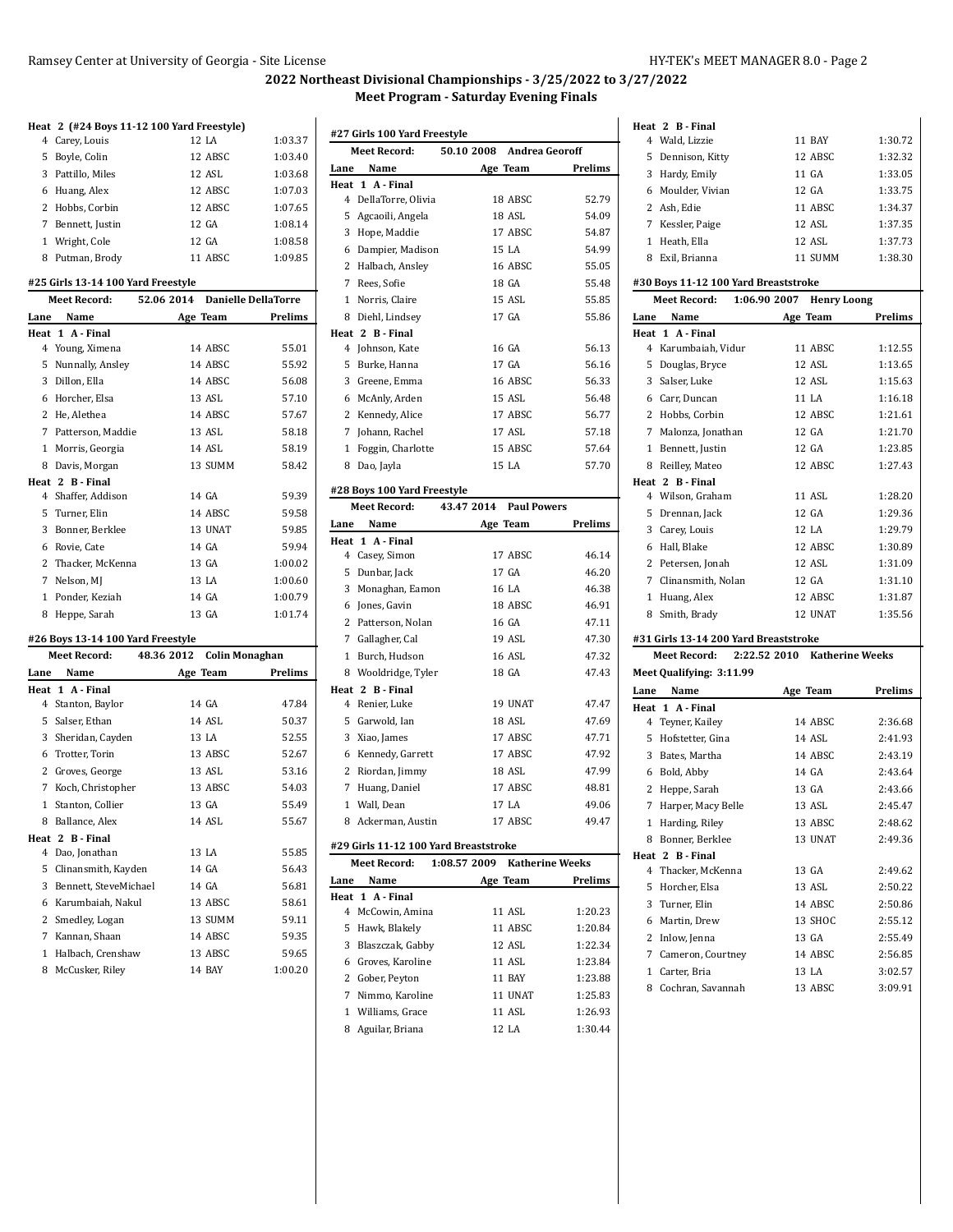**#37 Girls 13-14 200 Yard Backstroke**

# **2022 Northeast Divisional Championships - 3/25/2022 to 3/27/2022 Meet Program - Saturday Evening Finals**

| #32 Boys 13-14 200 Yard Breaststroke |                                                                       |                                  |         |  |
|--------------------------------------|-----------------------------------------------------------------------|----------------------------------|---------|--|
|                                      | Meet Record:                                                          | 2:11.92 2015 Mike Jeschke        |         |  |
|                                      | Meet Qualifying: 2:58.39                                              |                                  |         |  |
| Lane                                 | Name                                                                  | Age Team                         | Prelims |  |
|                                      | Heat 1 A Final                                                        |                                  |         |  |
| 4                                    | Koch, Christopher                                                     | 13 ABSC                          | 2:26.64 |  |
| 5                                    | Jokulis, Matias                                                       | 13 ASL                           | 2:32.54 |  |
|                                      | 3 Stanton, Collier                                                    | 13 GA                            | 2:36.28 |  |
|                                      | 6 Wall, Jeff                                                          | 14 LA                            | 2:36.56 |  |
|                                      | 2 Armel, Lyle                                                         | 14 ABSC                          | 2:45.79 |  |
| 7                                    | Brown, Thomas                                                         | 13 ABSC                          | 2:46.52 |  |
| 1                                    | Kannan, Shaan                                                         | 14 ABSC                          | 2:48.24 |  |
|                                      | 8 Wang, Jimmy                                                         | 13 GA                            | 2:48.46 |  |
|                                      | Heat 2 B-Final                                                        |                                  |         |  |
| 4                                    | Wallace, Jaxson                                                       | 14 ABSC                          | 2:55.18 |  |
| 5                                    | Karumbaiah, Nakul                                                     | 13 ABSC                          | 2:55.78 |  |
|                                      | 3 Graff, Charlie                                                      | 13 ABSC                          | 3:07.55 |  |
|                                      | 6 Anderson, Ethan                                                     | 14 ABSC                          | 3:14.24 |  |
| 2                                    | Guidry, Nate                                                          | 13 ABSC                          | 3:17.46 |  |
| 1                                    |                                                                       |                                  |         |  |
| 7                                    |                                                                       |                                  |         |  |
| 8                                    |                                                                       |                                  |         |  |
|                                      |                                                                       |                                  |         |  |
|                                      | #33 Girls 200 Yard Breaststroke                                       |                                  |         |  |
|                                      | Meet Record:                                                          | 2:15.78 2016 Danielle DellaTorre |         |  |
|                                      | <b>Meet Qualifying: 3:08.19</b>                                       |                                  |         |  |
| Lane                                 | Name                                                                  | Age Team                         | Prelims |  |
|                                      | Heat 1 A Final                                                        |                                  |         |  |
| 4                                    | DellaTorre, Olivia                                                    | 18 ABSC                          | 2:22.19 |  |
| 5                                    | Diehl, Lindsey                                                        | 17 GA                            | 2:32.51 |  |
|                                      | 3 Avelar, Nicole                                                      | 15 ABSC                          | 2:32.97 |  |
|                                      | 6 Jowers, Hannah-Claire                                               | 15 GA                            | 2:36.48 |  |
|                                      | 2 Groves, Sophie                                                      | <b>16 ASL</b>                    | 2:37.40 |  |
| 7                                    | West, Olivia                                                          | 15 LA                            | 2:41.81 |  |
|                                      | 1 Wilkinson, Lilly                                                    | 15 ASL                           | 2:42.26 |  |
| 8                                    | McAnly, Arden                                                         | 15 ASL                           | 2:42.33 |  |
|                                      | Heat 2 B Final                                                        |                                  |         |  |
| 4                                    | Diehl, Caitlyn                                                        | 15 GA                            | 2:42.63 |  |
| 5                                    | Joiner, Jaidyn                                                        | 15 GA                            | 2:45.79 |  |
|                                      | 3 Cain, Makaylee                                                      | 16 ABSC                          | 2:47.84 |  |
|                                      | 6 Ripps, Janie                                                        | 15 ABSC                          | 2:49.04 |  |
| 2                                    | Williams, Ava                                                         | 15 LA                            | 2:59.03 |  |
|                                      | 7 Obrien, Molly                                                       | 16 WW                            | 2:59.30 |  |
| 1                                    | Cole, Mabry                                                           | 16 ABSC                          | 3:06.90 |  |
|                                      | 8 Cash, Lillian                                                       | 16 BAY                           | 3:10.70 |  |
|                                      |                                                                       |                                  |         |  |
|                                      | #34 Boys 200 Yard Breaststroke<br><b>Meet Record:</b><br>1:59.23 2009 | <b>Tom Beeri</b>                 |         |  |
|                                      |                                                                       |                                  |         |  |
|                                      | Meet Qualifying: 2:48.69                                              |                                  |         |  |
| Lane                                 | Name                                                                  | Age Team                         | Prelims |  |
|                                      | Heat 1 A-Final                                                        |                                  |         |  |
|                                      | 4 Januzelli, Carter                                                   | 21 ABSC                          | 2:01.16 |  |
|                                      | 5 Collins, Tyler                                                      | 18 ASL                           | 2:06.81 |  |
|                                      | 3 Bates, Eli                                                          | 16 ABSC                          | 2:12.32 |  |
|                                      | 6 Xu, Jeffery                                                         | 16 GA                            | 2:14.81 |  |
|                                      | 2 Hart, Russell                                                       | 17 GA                            | 2:15.04 |  |
|                                      | 7 Ackerman, Austin                                                    | 17 ABSC                          | 2:17.72 |  |
|                                      | 1 Inlow, Max                                                          | 16 GA                            | 2:17.81 |  |
| 8                                    | Duong, David                                                          | 15 GA                            | 2:19.45 |  |

# **Heat 2 B - Final**

|              | Heat 2 B-Final                                             |                                    |         |
|--------------|------------------------------------------------------------|------------------------------------|---------|
|              | 4 Anderson, Case                                           | 16 ASL                             | 2:20.52 |
| 5            | Diaz Hernandez, Alexander                                  | 17 GA                              | 2:23.27 |
|              | 3 Breiding, Henry                                          | 15 GA                              | 2:23.44 |
| 6            | Hailey, Brandon                                            | 17 ABSC                            | 2:23.74 |
| 2            | Krosner, Sam                                               | 18 ABSC                            | 2:24.87 |
| 7            | Duke, Justin                                               | 15 LA                              | 2:25.75 |
| $\mathbf{1}$ | Platte, David                                              | 15 ASL                             | 2:26.00 |
| 8            | Beeney, Nik                                                | 16 GA                              | 2:26.85 |
|              |                                                            |                                    |         |
|              | #35 Girls 11-12 100 Yard Backstroke<br><b>Meet Record:</b> | 59.87 2008<br><b>Kylie Stewart</b> |         |
|              | Name                                                       |                                    |         |
| Lane         |                                                            | Age Team                           | Prelims |
|              | Heat 1 A Final<br>4 Joyce, Cate                            | 12 GA                              | 1:11.72 |
|              | 5 Vaughn, Kerrigan                                         | 12 ABSC                            | 1:12.63 |
|              | 3 Sanchez-Rodriguez, Louisian 12 LA                        |                                    | 1:13.32 |
|              | 6 Hardy, Emily                                             | 11 GA                              | 1:14.40 |
|              | 2 Breiding, Kate                                           | 11 GA                              | 1:14.56 |
|              | 7 Aguilar, Alison                                          | 12 LA                              | 1:14.87 |
|              | 1 Williams, Grace                                          | 11 ASL                             | 1:15.08 |
|              |                                                            | 12 LA                              | 1:15.16 |
|              | 8 Clarkson, Poppy<br>Heat 2 B - Final                      |                                    |         |
| 4            | Robinson, Brynn                                            | 12 ASL                             | 1:17.33 |
| 5            | Tomlinson, Bailey                                          | 12 ABSC                            | 1:17.37 |
|              | 3 Jost, Allison                                            | 11 ASL                             | 1:18.37 |
|              | 6 Bopp, Shaylah                                            | 11 SUMM                            | 1:19.77 |
|              | 2 Boyd, Hannah                                             | 11 ABSC                            | 1:20.04 |
| 7            | McLucas, Daphne                                            | 12 ABSC                            | 1:20.23 |
| $\mathbf{1}$ | Yang, Leila                                                | 11 LA                              | 1:20.70 |
| 8            | Torres, Marin                                              | 12 ABSC                            | 1:23.34 |
|              |                                                            |                                    |         |
|              | #36 Boys 11-12 100 Yard Backstroke                         |                                    |         |
|              | <b>Meet Record:</b>                                        | 56.73 2010 Ethan Young             |         |
|              | Lane Name                                                  | Age Team                           | Prelims |
|              | Heat 1 A Final                                             |                                    |         |
|              | 4 Bahr, Kipras                                             | 12 ABSC                            | 1:05.89 |
| 5            | Rhine, Joseph                                              | 12 ABSC                            | 1:06.10 |
| 3            | Coverdill, Patrick                                         | 11 ABSC                            | 1:07.37 |
| 6            | Opalka, Riley                                              | 12 ASL                             | 1:10.01 |
|              | 2 Wilson, Graham                                           | 11 ASL                             | 1:10.27 |
| 7            | Huynh, Tyler                                               | 11 LA                              | 1:10.58 |
| $\mathbf{1}$ | Pattillo, Miles                                            | 12 ASL                             | 1:10.97 |
|              | 8 Douglas, Bryce                                           | 12 ASL                             | 1:11.21 |
|              | Heat 2 B - Final                                           |                                    |         |
| 4            | Collins, Michal                                            | 11 LA                              | 1:12.25 |
|              | 5 Carey, Louis                                             | 12 LA                              | 1:14.04 |
|              | 3 Boyle, Colin                                             | 12 ABSC                            | 1:14.86 |
|              | 6 Huang, Alex                                              | 12 ABSC                            | 1:17.99 |
|              | 2 Joy, Kevin                                               | 12 ABSC                            | 1:19.39 |
|              | 7 Putman, Brody                                            | 11 ABSC                            | 1:20.84 |
|              | 1 Hammond, Bear                                            | 11 ASL                             | 1:21.33 |

8 Werner, David 11 ABSC 1:22.15

**Meet Record: 2:03.05 2009 Kylie Stewart Meet Qualifying: 2:47.29 Lane Name Age Team Prelims Heat 1 A - Final** Nunnally, Ansley 14 ABSC 2:15.92 Dillon, Ella 14 ABSC 2:17.99 Young, Ximena 14 ABSC 2:18.26 Morris, Georgia 14 ASL 2:20.03 He, Alethea 14 ABSC 2:20.48 Rovie, Cate 14 GA 2:22.04 Patterson, Maddie 13 ASL 2:22.21 Miller, Reagan 14 GA 2:23.96 **Heat 2 B - Final** Chisholm, Aubrey 14 GA 2:30.49 Yeomans, Carson 13 ABSC 2:31.23 Prince, Caroline 14 ABSC 2:31.25 Smith, Lynnette 14 ABSC 2:35.58 2 McCullough, Samantha 13 ABSC 2:36.28 Obrien, Maggie 14 WW 2:36.96 Davis, Morgan 13 SUMM 2:37.43 Cameron, Courtney 14 ABSC 2:37.71 **#38 Boys 13-14 200 Yard Backstroke Meet Record: 1:53.77 2017 Nathaniel Stoffle Meet Qualifying: 2:37.09 Lane Name Age Team Prelims Heat 1 A - Final** Clinansmith, Lannon 14 GA 2:12.01 Phillips, Luke 14 ABSC 2:12.07 Williams, Nick 13 ASL 2:15.84 Ballance, Alex 14 ASL 2:15.97 Trotter, Torin 13 ABSC 2:16.26 Colleran, Daniel 13 ASL 2:23.38 Halbach, Crenshaw 13 ABSC 2:30.55 Hall, William 14 ABSC 2:35.29 **Heat 2 B - Final** Fairman, Rowen 13 ABSC 2:37.67 McCusker, Riley 14 BAY 2:38.56 **#39 Girls 200 Yard Backstroke Meet Record: 1:57.37 2009 Kelsey Gaid Meet Qualifying: 2:44.09 Lane Name Age Team Prelims Heat 1 A - Final** Rees, Sofie 18 GA 2:06.74 Harper, Amelia 15 ASL 2:08.10 Halbach, Ansley 16 ABSC 2:11.36 Norris, Claire 15 ASL 2:13.79 Johnson, Kate 16 GA 2:14.49 Stewart, Olivia 15 ASL 2:15.75 West, Olivia 15 LA 2:18.88 8 Foggin, Charlotte 15 ABSC 2:19.71